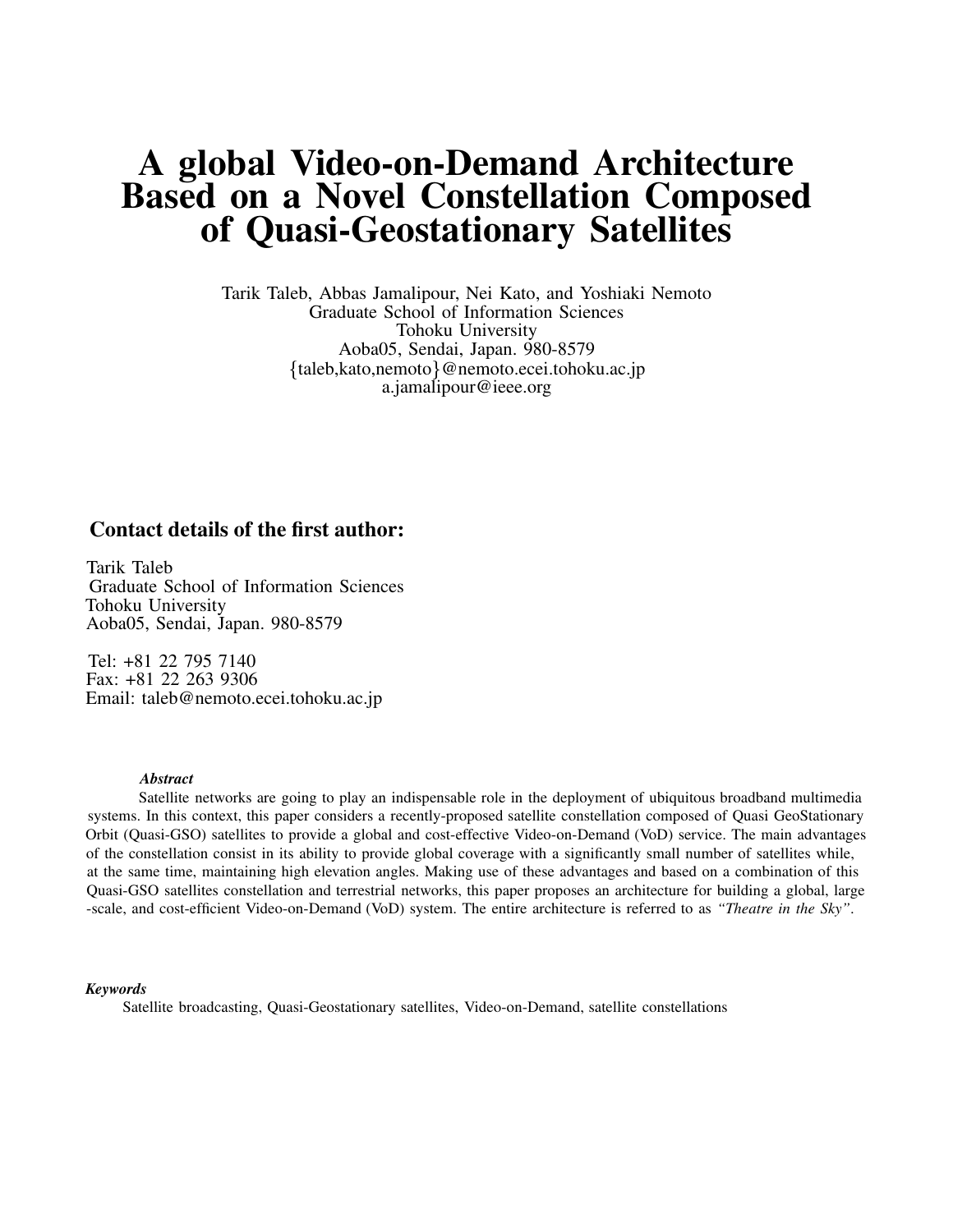# A global Video-on-Demand Architecture Based on a Novel Constellation Composed of Quasi-Geostationary Satellites

Tarik Taleb<sup>1</sup>, Abbas Jamalipour<sup>1,2</sup>, Nei Kato<sup>1</sup>, and Yoshiaki Nemoto <sup>1</sup> Graduate School of Information Sciences, Tohoku University, Japan Email: {taleb,kato,nemoto} @nemoto.ecei.tohoku.ac.jp <sup>2</sup> School of Electrical and Information Engineering, University of Sydney, Australia Email: a.jamalipour@ieee.org

*Abstract***— Satellite networks are going to play an indispensable role in the deployment of ubiquitous broadband multimedia systems. In this context, this paper considers a recently-proposed satellite constellation composed of Quasi GeoStationary Orbit (Quasi-GSO) satellites to provide a global and cost-effective Video-on-Demand (VoD) service. The main advantages of the constellation consist in its ability to provide global coverage with a significantly small number of satellites while, at the same time, maintaining high elevation angles. Making use of these advantages and based on a combination of this Quasi-GSO satellites constellation and terrestrial networks, this paper proposes an architecture for building a global, large-scale, and cost-efficient Video-on-Demand (VoD) system. The entire architecture is referred to as** *"Theatre in the Sky"***.**

#### *Keywords–* **VoD, Quasi-GSO satellites, GEO, LEO, and MEO satellite systems.**

#### I. INTRODUCTION

The demand for advanced multimedia services is growing in terms of both the number of users and the services to be supported. The new services gaining momentum include Video-on-Demand (VoD), broadcasting, tele-medicine, and distance education. Large-scale deployment of these bandwidth-intensive multimedia services places severe demands on terrestrial networks as it requires an immense investment in terms of time, infrastructure, and human resources. Building a cost-effective global multimedia infrastructure is one of the major challenges before telecommunications industry in the  $21^{st}$  century. During this millennium, satellite communication systems will be an integral part of this infrastructure [1] [2].

Given the advances and on-going enhancements in satellite communications, it is now possible to design and implement communication satellite systems for multimedia applications [3]. Indeed, with the recent advancements in satellite return channels and on-board processing technologies, satellites are now able to provide full two-way services to and from earth terminals [4]. Additionally, several techniques for on-demand onboard switching have been proposed to make efficient use of satellites capacity [5]. Unlimited connectivity can be accordingly guaranteed. The advent of Ka-band channels guarantees more availability of spectrum to support broadband multimedia communication [6]. This has spurred further on the expansion of multimedia satellite networks. To encourage the deployment of cost-effective terminals with small antennas (e.g. Very Small Aperture Terminals (VSATs) and Ultra Small Aperture Terminals (USATs)), satellite channels with higher frequencies, such as V-band  $(36 - 51.4 \text{ } GHz)$  and millimeter wave  $(71 - 76 \text{ GHz})$ , have been also developed. These high frequencies will enable greater mobility and ubiquitous connectivity across the world.

In this context, this paper considers a recently-proposed satellite constellation for the provision of VoD services. The constellation is composed of long-life span Quasi-GeoStationary Orbit (Quasi-GSO) satellites. It constitutes a promising alternative to Low Earth Orbit (LEO), Medium Earth Orbit (MEO), and Geostationary (GEO) satellite constellations, mainly when personal mobile or multimedia services are involved. Based on a combination of this Quasi-GSO constellation and terrestrial networks, the paper proposes an architecture for building a significantly large-scale and costefficient VoD system. The proposed architecture is dubbed *"Theatre in the Sky"*.

The remainder of this paper is structured as follows. Section II gives a brief description of the Quasi-GSO satellite constellation and its main merits. Section III portrays the key components of the proposed VoD architecture, *"Theatre in the Sky"*. Section IV analytically develops the proposed architecture and discusses the analytical results. The paper concludes in Section V.

#### II. OVERVIEW OF THE QUASI-GSO SATELLITE **CONSTELLATION**

In the recent literature, a number of LEO, MEO, and GEO satellite constellations have been proposed to provide broadband services. Despite the wide usage of GEO satellite systems during the last two decades, they do not provide data transmission with high elevation angles over high latitude regions. This fact makes terminals (mainly mobile nodes) experience frequent cut-offs of propagation signals due to high buildings, trees, or mountains. On the other hand, whilst LEO and MEO satellite constellations rove the skies at zenith and consequently reduce the blockage events of the transmission links, they require a large number of satellites for global coverage. Use of a large number of satellites provides certainly more flexibility. It, however, leads to complex dynamic routing and mobility management issues caused by frequent handover occurrences [7] [8].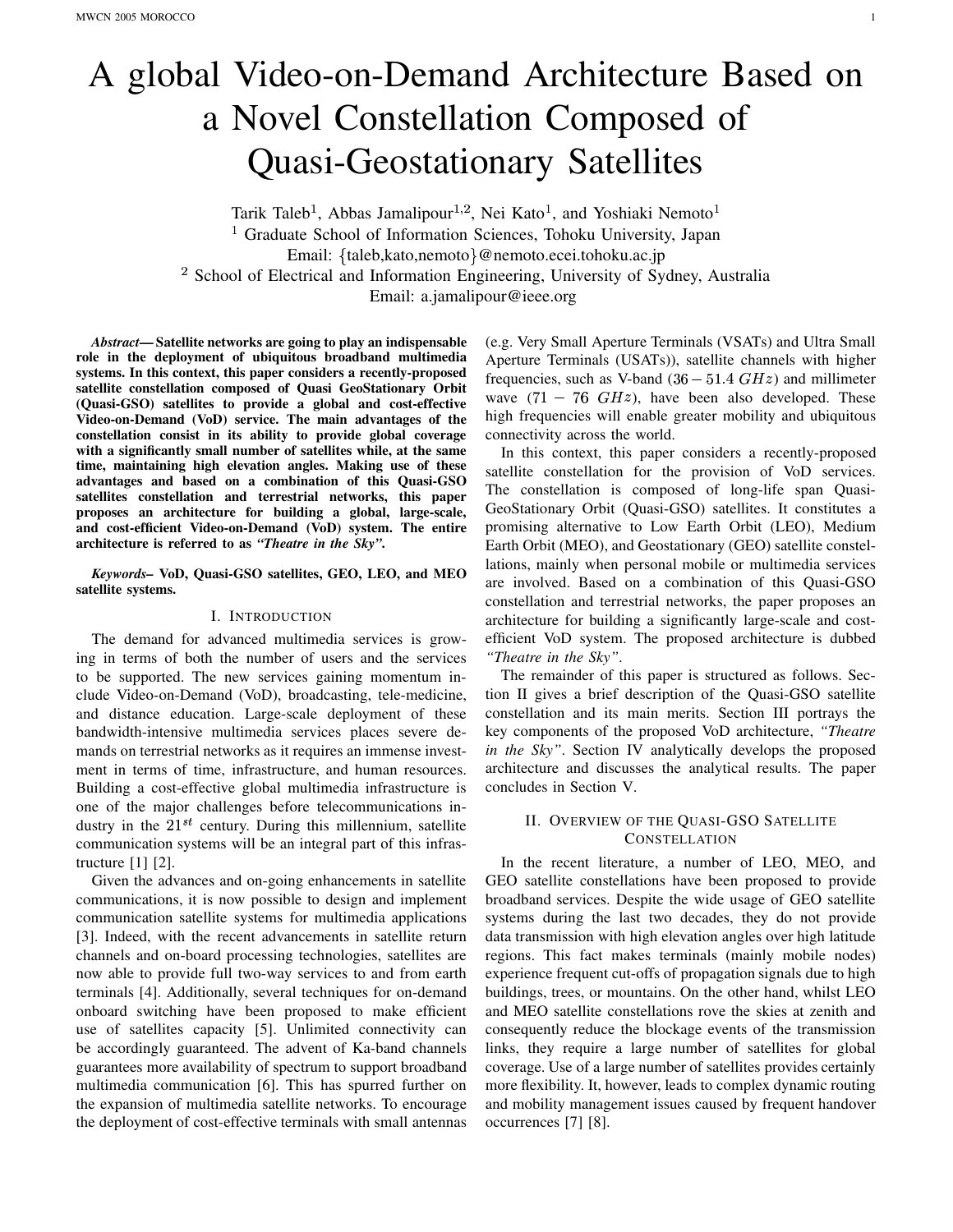

Fig. 1. An example of a Quasi-GSO satellite system made of three satellites



Fig. 2. Circular orbits of Quasi-Geostationary satellites

The development of new satellite communication systems called Quasi-Geostationary Orbit satellite systems [9] has come to satisfy needs for a cost-effective system where satellites can cover high latitude regions while maintaining a clear "line of sight" to the ground. Quasi-GSO satellite systems provide constant coverage over a particular area of the Earth through employment of a series of satellites. The Quasi-GSO satellites complete one full orbit per day in synchronization with the Earth's rotation, describing a north-south figure of eight locus centered around a point on the equator (Fig. 1). The Quasi-GSO satellite system consists of at least three satellites placed in circular orbits at an inclination angle of approximately  $45^{\circ}$  relative to the geostationary orbit (Fig. 2). The satellites are placed in orbit such that one would be positioned almost directly above the target area at any given point in time. The Quasi-GSO satellites guarantee a minimum angle of elevation of at least  $60^{\circ}$  and higher values of elevation angle can be achieved by using more than three satellites.

In [10], the authors proposed a novel constellation composed of the above-mentioned Quasi-GSO satellite systems. The abstract configuration of the constellation is conceptually depicted in Fig. 3. The figure portrays the orbits of six Quasi-GSO systems. Each system consists of three satellites. The positions of the systems can be decided in a manner that most dense cities with high buildings (e.g. New York City) or mountainous regions are entirely covered by the systems. The constellation would be able then to cover most populated regions of Earth with only 18 satellites. The number



Fig. 3. Illustration of the Quasi-GSO satellites constellation

of satellites in the constellation can be further reduced to 12 by removing the two systems that cover the Pacific and the Atlantic oceans as signal blockings are not an issue in such areas. Concerning inter-satellite links, two types are considered: Intra-System and Inter-System links. Intra-System links refer to the three links that connect the three satellites of a given system. Conversely, Inter-System links represent the three links that joint between a satellite of a given system and its correspondent in the neighboring system. Setting the minimum value of the elevation angle to  $40^{\circ}$ , the constellation can provide coverage to the whole globe. It should be emphasized that the constellation can provide elevation angles largely higher than  $40^{\circ}$  over middle-latitude regions. Table I summarizes the parameters of the constellation.

| Orbit Parameter                    | Value              |
|------------------------------------|--------------------|
| Orbital altitude                   | 35780km            |
| Orbit inclination                  | $45^\circ$         |
| Number of satellites               | 18                 |
| No. of orbits                      |                    |
| No of satellites per orbit         | 3                  |
| Eccentricity                       | 0 (circular orbit) |
| Difference angle of ascending node |                    |
| between adjacent orbit planes      | $120^\circ$        |
| Minimum elevation angle from user  | 40°                |

TABLE I ORBIT PARAMETERS OF THE QUASI-GSO CONSTELLATION

Compared to conventional GEO or LEO constellations, the Quasi-GSO constellation is capable of providing almost global coverage with significantly less number of satellites and high elevation angle. The longer life span of satellites in geosynchronous orbits, in conjunction with the small number of required satellites, makes the cost of the whole constellation more reasonable than most proposed LEO or MEO systems. Moreover, due to the insignificant mobility characteristic of the constellation, the mobility management related cost of the constellation becomes cheaper also. The constellation can be a good candidate for the provision of a diverse set of services where signal propagation blockings are not tolerated. Notable examples are VoD, live broadcasting, distance learning, online radio, messaging, and Global Positioning System services (GPS). The remainder of this paper describes how an integration of this Quasi-GSO satellite constellation with terrestrial networks can turn into a cost-efficient architecture for the provision of global broadband multimedia-on-demand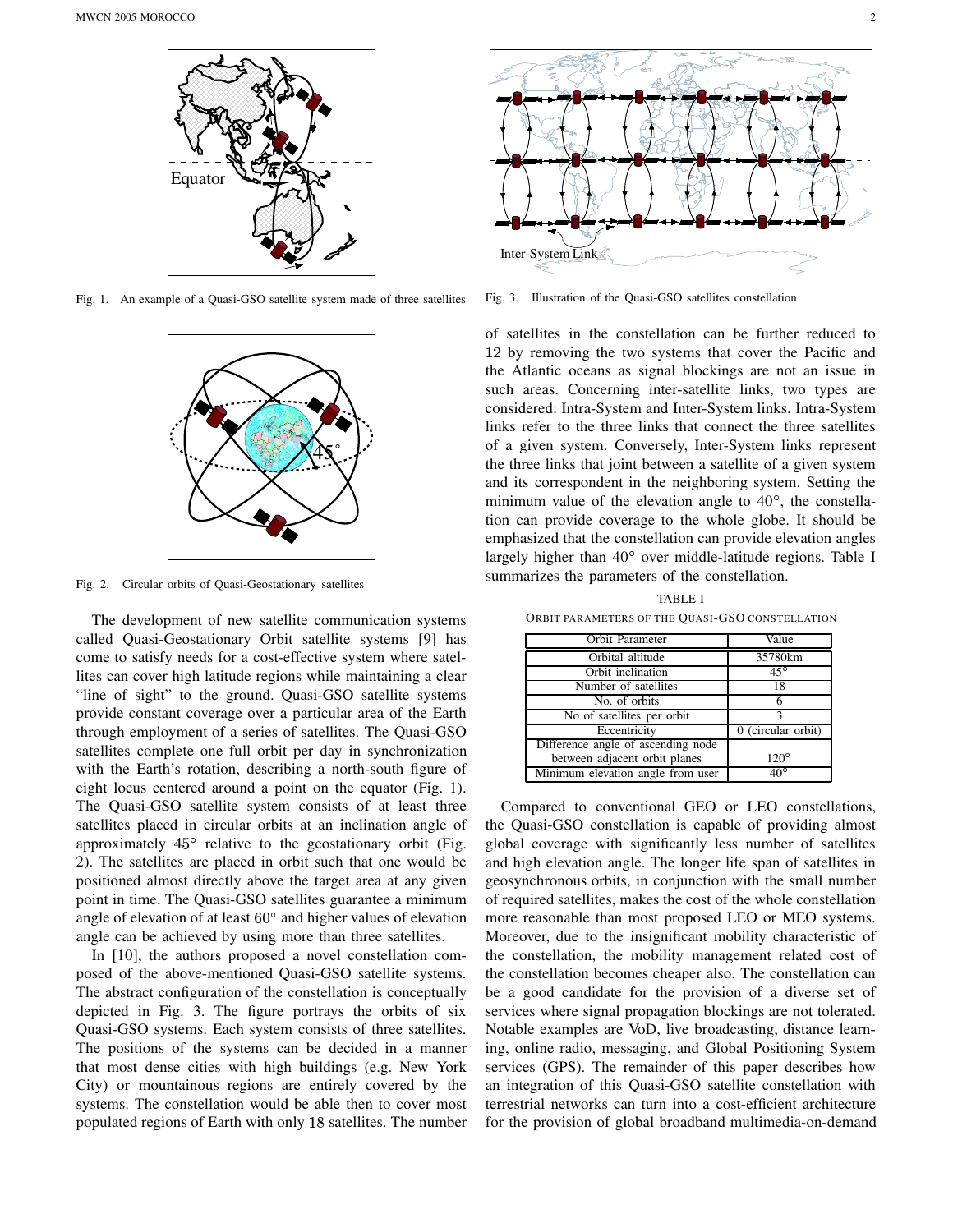services.

#### III. THEATRE IN THE SKY: KEY COMPONENTS OF THE VOD ARCHITECTURE

As shown in Fig. 3, the abstract configuration of the constellation consists of the coverage areas of six Quasi-GSO systems. Each system is composed of three satellites. In the proposed VoD architecture, the coverage area of each system is divided into a number of wide service areas, referred to as Metropolitan Service Areas (MSAs). Fig. 4 shows an example of an MSA area. The illustrated MSA architecture consists in turn of a number of clusters of clients inter-connected via the MSA Internet. These clusters are referred to as Local Service Areas (LSAs). They are formed according to the geographical proximity and the density of end-users. The LSA network is made of a hybrid network containing multi-users platforms, such as corporations/enterprises, schools/universities, small office/ home office (SOHO), or residential buildings, where many users are located in the same region and may desire to retrieve the same content over the LSA Internet. The MSA area may include also some individual users in remote areas outside the reach of terrestrial infrastructure.

Each MSA area comprises a single metropolitan VoD server with a total of  $N_m$  multicast channels and  $N_u$  unicast channels<sup>1</sup>. Popular titles are stored at metropolitan servers and repeatedly transmitted on the multicast channels of the server. It should be noted that each MSA server stores different video items and the choice of these video titles is made while taking into account the cultural background, ethnicity, and spoken language of users within the MSA region in question. Videos are assumed to follow a popularity distribution specified by  $\{P_k | k = 1, 2, ... N_v\}$  where  $P_k$  is the probability of the  $k^{th}$ video title to be selected. To assign the multicast channels according to the viewing probability of video titles, the number of multicast channels allocated to the  $k^{th}$  video,  $n_k$ , is:

$$
n_k = \frac{\sqrt{P_k} \cdot N_m}{\sum_{j=1}^{N_v} \sqrt{P_j}} \tag{1}
$$

Using a simple staggered multicast schedule, adjacent multicast channels streaming the same video item are offset by a fixed time slot, ranging from a few minutes to tens of minutes. Assuming the number of multicast channels allocated for the  $k^{th}$  video,  $n_k$ , to be divisible by the length of the video, L, the time slot  $W_k$ , in seconds, is simply:

$$
W_k = \frac{L}{n_k} \tag{2}
$$

For each multicast channel, the assigned video is repeatedly multicast over the service time regardless of the number of active users or the load of the server, and data transmission from multicast channels is possible at only the beginning of slots.

A LSA cluster contains a local VoD service manager and a mini video server with a limited number of patching unicast channels. At the mini video server, the initial portions of video

<sup>1</sup>A channel is defined as the unit for resource allocation and includes network bandwidth as well as server bandwidth.

titles, contained in the metropolitan server's video library, are replicated. The service manager uses information about outstanding requests and the availability of resources at the mini-server to accept or reject requests.

Terrestrial receivers, within a given MSA area, are connected to the correspondent metropolitan server via the Quasi-GSO system. Over the same MSA area, individual users in remote areas outside the reach of terrestrial networks are simply served via the staggered multicast channels. As for fixed nodes within the reach of terrestrial networks, they are serviced according to the Neighbors-Based Buffering (NBB) policy, a recently-proposed scheme for VoD delivery [11]. Indeed, if a user request comes in between staggered start times of two adjacent multicast channels, the user joins to the most recently started multicast session and then requests the missing part from a nearby neighbor instead of receiving it from a patching unicast channel at a local server. Savings in these unicast channels will be exploited to satisfy requests coming from mobile nodes roaming within the coverage area of the satellite system. To allow users to receive their VoD applications with higher degree of mobility and to guarantee a smooth streaming of video data, handoff-related schemes, such as that proposed in [12], can be considered as well in the implementation of the architecture. Over the entire constellation, if a user A in a MSA A generates a request at time  $t_r$  for a particular video item available only at the metropolitan server of a different MSA; MSA B, the metropolitan manager of MSA B first checks the start time of the nearest upcoming multicast channel  $C_n$ transmitting the requested movie. Let  $t_n$  be this start time. If the waiting time,  $(t_n - t_r)$ , is smaller than a predetermined admission threshold  $2 \delta$  as follows:

$$
t_n-t_r\leq \delta
$$

The request of user A will be immediately scheduled for the upcoming channel. If the waiting time is bigger than the admission threshold  $\delta$ , the user A will then receive the already transmitted (from the nearest previous multicast channel  $C_{n-1}$ ) portion of the video item from a unicast stream of the metropolitan server and start playing the movie as soon as data become available. Simultaneously, user A will receive the remaining portion of the movie from the nearest previous multicast channel  $C_{n-1}$  and store it in his/her local storage for later playback.

#### IV. PERFORMANCE EVALUATION

In this section, we attempt to analytically evaluate the performance of the proposed architecture. Without loss of generality, all the MSA servers are assumed to be similar. They are assumed to serve  $N<sub>v</sub>$  popular titles of average length  $L$  seconds. In the numerical analysis, the number of video items,  $N_v$ , the average length of videos, L, and the admission threshold,  $\delta$ , are set to 10, 90 $min$ , and 90s, respectively. It is assumed that all multicast and unicast streams are statistically

<sup>&</sup>lt;sup>2</sup>The parameter  $\delta$  depends on how long the system is willing to let customers wait, and should not be more than few seconds to guarantee short latency service.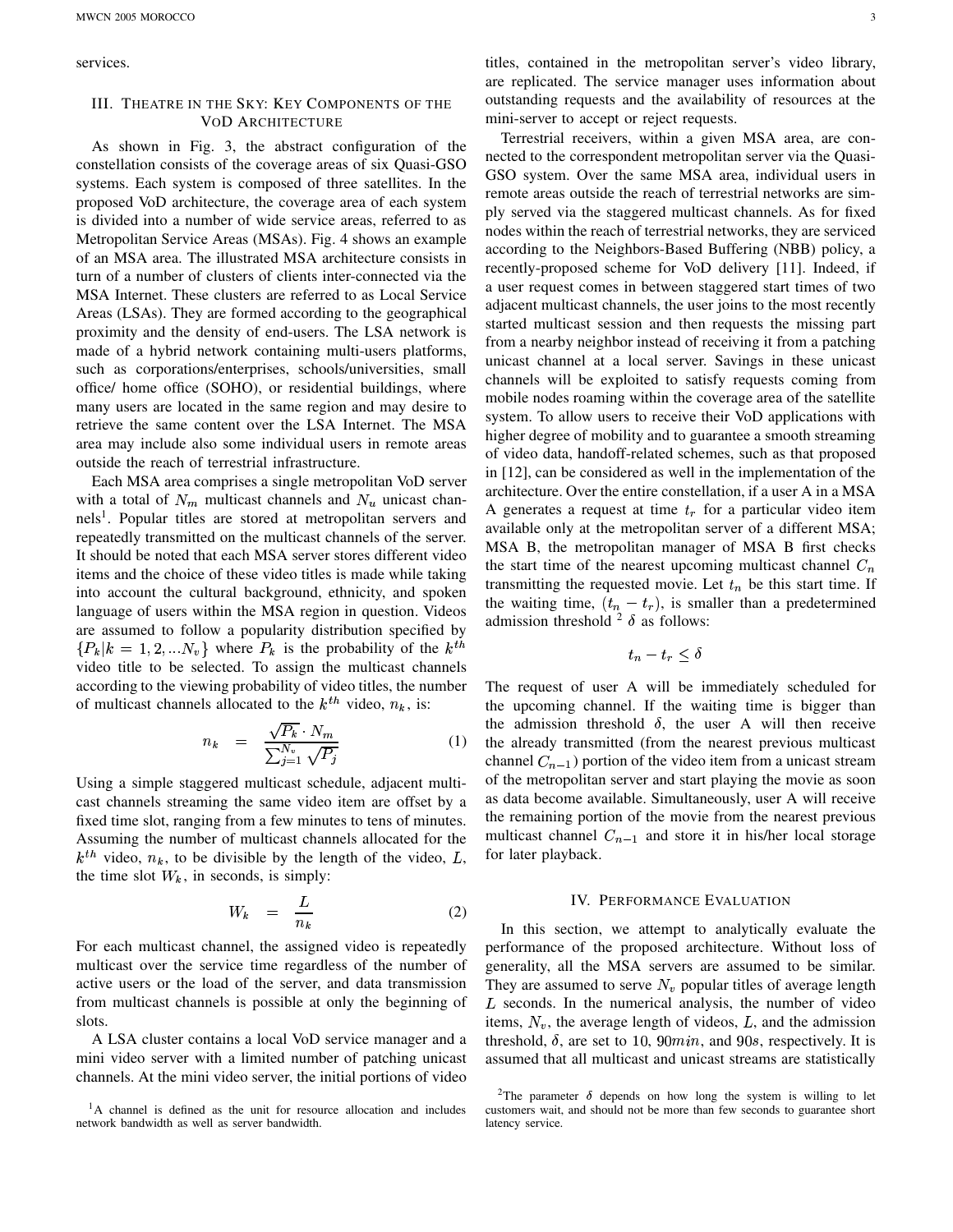

Fig. 4. A Metropolitan Service Area comprising a number of Local Service Areas. MSAs are determined in a way that metropolitan servers would always maintain multicast transmissions to end-users via only one Quasi-GSO satellite.

identical with a transmission capacity  $C$ . The request arrival process is assumed to be Poisson with arrival rate  $\lambda$ .

In the proposed architecture, each continent comprises a certain number of metropolitan servers depending on different factors such as the technical advances of the continent and the size of its population. For ease of analysis, we assume that each continent contains only one "virtual" metropolitan server with a number of unicast and multicast channels equal to the total unicast and multicast channels of all the metropolitan servers in that continent. Users from the six continental regions issue requests following a distribution as shown in Table II. This distribution is similar in spirit to the traffic distribution used in [13].

As has been explained earlier, the service times of requests arriving at the metropolitan server depend on their arrival time  $t_r$  and the start time  $t_{n-1}$  of the most recently started multicast channel  $C_{n-1}$ . Since  $0 \le t_r - t_{n-1} \le W_k - \delta$ , the service times for requests entering the unicast channel queue of the metropolitan server can be assumed to be uniformly distributed over the time interval  $[0: W_k - \delta]$ . The  $N_u$  unicast channels can be thus modeled as an M/M/N/N+n queue, where  $N$  is the queue capacity ( $N = N_u$ ). No queuing is assumed in the analysis  $(n = 0)$ , for the simple reason that queuing may cause longer service response delay in case of high arrival rates, which may ultimately effect the short-latency nature of VoD service. We compute numerical results from the M/M/n/n+N queuing model to evaluate the capacity of the metropolitan servers in the proposed architecture in terms of blocking probability.

To better evaluate the system's performance, we first consider the case of only one metropolitan server (e.g. Asia). The arrival request rate is set to  $4 (\lambda = 4.0)$  and two scenarios are considered by setting the number of multicast channels  $N_m$ 

to 300 and 600, respectively. We investigate the capacity of the system for different number of unicast channels  $N_u$ . Fig. 5(a) illustrates the numerical results. The figure indicates that the blocking probability decreases as more unicast channels are available. Note that a decrease in the blocking probability can be translated into higher capacity of the server. While this result is obvious, the figure shows that higher numbers of multicast channels significantly increase the capacity of the system. This result is attributed to the fact that by increasing the number of multicast channels, the slot time  $W_k$  of each video item decreases, and the service time  $(W_k - \delta)$  of the unicast channel queue decreases accordingly. This reduces the number of requests that should be satisfied during the service time, and thus increases the capacity of the system. To evaluate the "global" performance of the architecture, we plot the blocking probability of the metropolitan servers in the six continental regions of the world for different loads in Fig. 5(b). The number of unicast and multicast channels of each server are set to 100 and 300, respectively. The figure shows that the highest blocking probability is experienced by the metropolitan server in "Africa" as most of the user requests come from outside the continent. On the other hand, Asia and North America experience the lowest blocking probability and that is due to the fact that most of the user requests originate from within the two regions. Finally, it should be admitted that the numerical results depend largely on the considered distribution of the user requests. In addition, it should be emphasized that whilst the assumption of having similar metropolitan servers at the six continents regardless of each continent's economic power, population size, and technical advances may be unsound, the obtained numerical results give good insight into the performance of the proposed architecture.